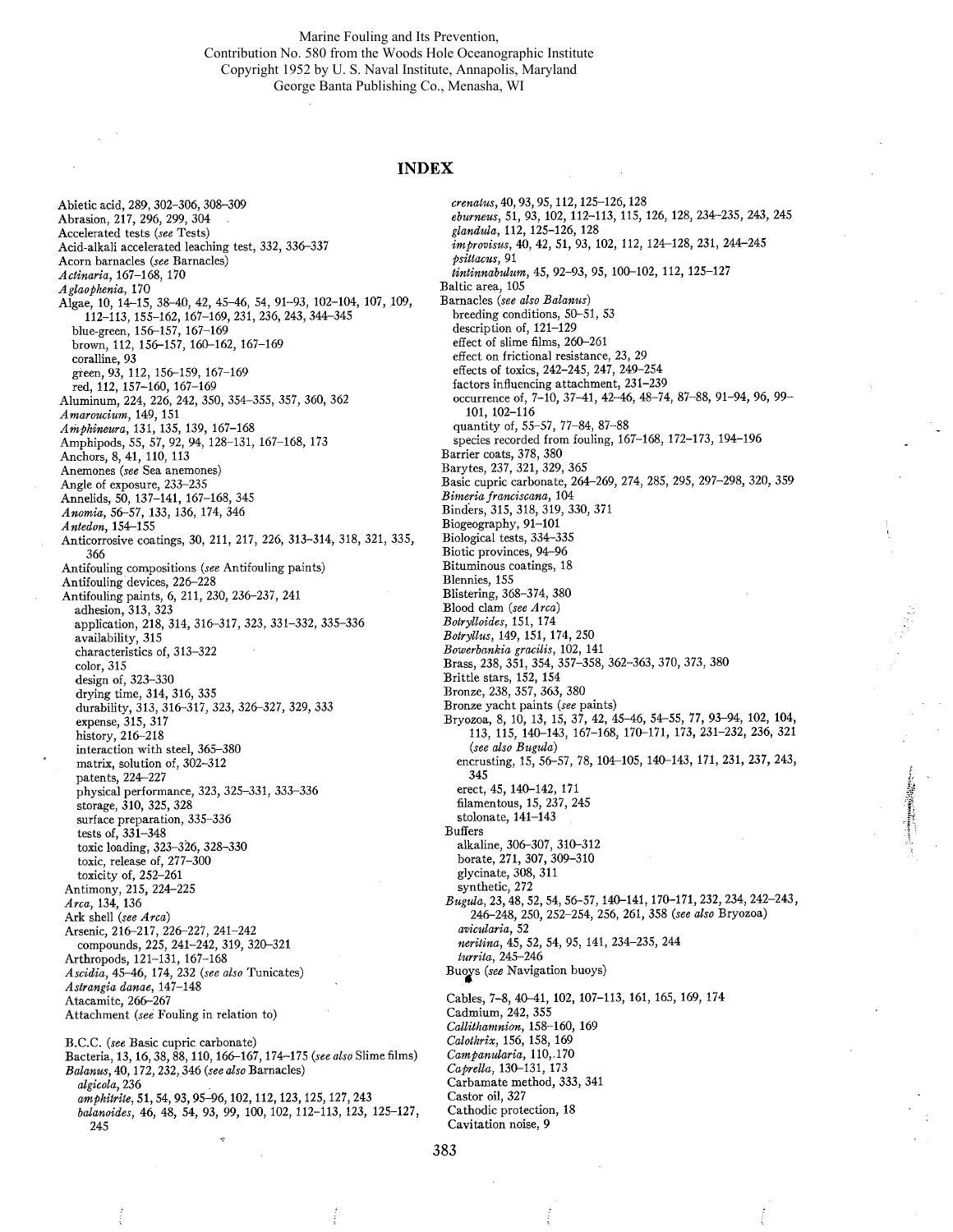Celite, 241, 265, 281-282, 286-288 (see also Diatomaceous silica) Cellulose, 315, 319, 328 Cementiferous coating3, 321 Cephalopods, 131 Ceramium, 160, 169 Chain (see Cables) Chama, 133-134 Chemical tests, 331-334 Chironomid larvae, 131-132 Chitons (see Amphineura) Chlorinated diphenyl, 327 Chlorinated rubber, 19, 315, 318, 328 Chlorinated styrene, 19 Chlorine, 12-14 toxicity of, 249-250 Chthamalus, 114, 125-127, 172 Ciliates, 167-169 Ciona, 40, 45-46, 149, 151, 174 Cirripedia (see Barnacles) Citrate (copper complex), 267, 285, 286, 297-299 Cladophora, 93, 112, 158-159, 169, 346 Clams (see Myra) Climax community, 43, 45-46, 87 Clytia, 147, 170 Coelenterates, 143-151, 167-168 Cold flow, 328, 335-336, 346 Cold plastic paints, 31, 218, 254-255, 260, 278, 280, 283, 289, 292, 296, 299, 314 (see also Formula 105, Formula 143E) Conehoderma, 128-129, 172 Contact of particles (see Continuous contact) Continuous contact, 285-288, 297-298, 315-316, 323-324, 369 (see also Leaching rate) Continuous contact paints, 285, 298-300, 316, 318-319, 325-326 Copepods, 167-168, 250 Copper (see also Leaching rate metallic copper) in slime films, 219, 259-261 oxidation, 269-273, 275 paints, 216-217, 224-226 (see also Antifouling paints) pigments, 319-320 resinate, 289, 294-295, 306, 310, 318 solubility, 244, 264-268, 273-275,355 solution rate, 269-273, 279, 342, 355, 359, 362-363 toxicity, 241-249, 253 Corallina, 157, 160 Coral patches, 147 Corals, 78,143,147-148,170 Cordylophora laeustris, 104, 145 Corophium, 130, 173 Corrosion antifouling paints and, 313-314, 316, 320, 355-358, 365-380 effects of fouling on, 14-19 electrical prevention of, 236 galvanic action, 212, 214-218, 238,349, 359-363 products of, 266-267, 352, 358-359 Coumarone indene,31O, 316, 327-328 Coupling (see Galvanic couples) Crabs, 130-132, 173 Crinoids, 152, 154-155, 167-168 Crisia, 171 Cryptosula, 141, 143 Cupric chloiide, 284 Cupric citrate, 244-245, 268, 284 Cupric hydroxide, 266-268, 274 Cupric oxide, 264, 266-268, 274, 317, 319-220 Cupric oxychloride, 266-267, 297-298 Cupric phosphide, 267 Cuprous chloride, 264, 266, 268-269, 274, 284 Cuprous iodide, 267 Cuprous oxide (see also Copper) lca:ling, 278, 323-326, 328-330 paints (see Antifouling paints) pigment, 319-320

surface exposed, 279-281 Cuprous sulfde, 267 Cuprous thiocyanate, 267 Current density, 362-363, 368 Currents (see Electric currents, Fouling in relation to currents, Galvanic action, Tidal currents) Cyclicized rubber, 318, 328 Cyprids, 44-45, 78-81, 124, 233-236, 241, 243-244, 247, 261 (see also Larvae) DDT (see Dichloro-diphenyl-trichloroethane) Dasya; 156, 159, 169 Dasyehone, 171-172,231 Davy, Sir Humphry, 218-219, 241, 355, 359-360 Decapods, 130-132, 167-168, 173 Deposit formation, 294, 297-299 Derris extract, 250 Detritus, 88, 90, 105, 118, 239, 295<br>*Diadumens*, 147, 170 Diandrocarpa, 53 Diatomaceous silica, 320, 324-325, 328-329 Diatoms, 29, 42, 45, 88, 118-120, 167-169, 239, 243, 254, 294 Dichloro-diphenyl-trichloroethane, 250, 321 Dietyota, 157, 161 Didemnum, 149, 151, 174,346 Diffusion, 282-284, 367, 378 Discoloration, 373-376 Dissolution (see Copper, Matrix, Mercury) Dithizone method, 341 Dock gates, 165, 167-168, 170, 172-174 Docking, 4-6, 218, 314-315, 335-336, 359 d-pimaric acid, 302 Dreissensia polymorplia, 13 Drying oils, 318-319

Eclieneis, 211 Echinoderms, 152-155, 167, 168 Ectocarpus, 160, 169,346 Ekman's provinces, 94-96 Electric currents, 227, 230, 236, 238 (see also Galvanic action) Electric fields, 297, 378 Electro-chemical potentials, 360-363, 377 Endemic species, 94-95 Enteromorpha, 46, 93, 112, 158-159, 169, 346 Erosion, 12-13, 282, 290, 294, 296-297, 299-300, 313-314, 316- 317, 329, 340, 346, 349, 359 (see also Corrosion, Exfoliation) Erosion resistance tests, 336, 346-347 Ester gum, 289, 293-294, 303, 308, 311, 318 Esters (see Rosin esters, also common or trade name) Estuaries, 102-107, 307 Eteone, 172 Ethyl bromoacetate, 250 Eudendrium, 145, 147, 170  $E$ *u*plotes,  $121-122$ Eiipomatus dianthus, 139, 171 Excretion of toxics, 246-247 Exfoliation, 215, 225, 227, 230, 237-239, 254, 258, 354-355 (see ,also Corrosion, Erosion) Extender pigments, 329 (see also Nontoxic pigments)

Í.

Feather stars (see Crinoids) Ferric hydrate, 16 Ferrous hydroxide, 267 Ferrous ions, 378 Fish oils, 319, 327 Fishes, 155, 167--168, 211 Flagellates, 167-169 Flatworms, 138, 141, 167-168 Flexalyn, 303, 311 Flexibility, 316, 332-333 Foraminifera, 167-169 Formulae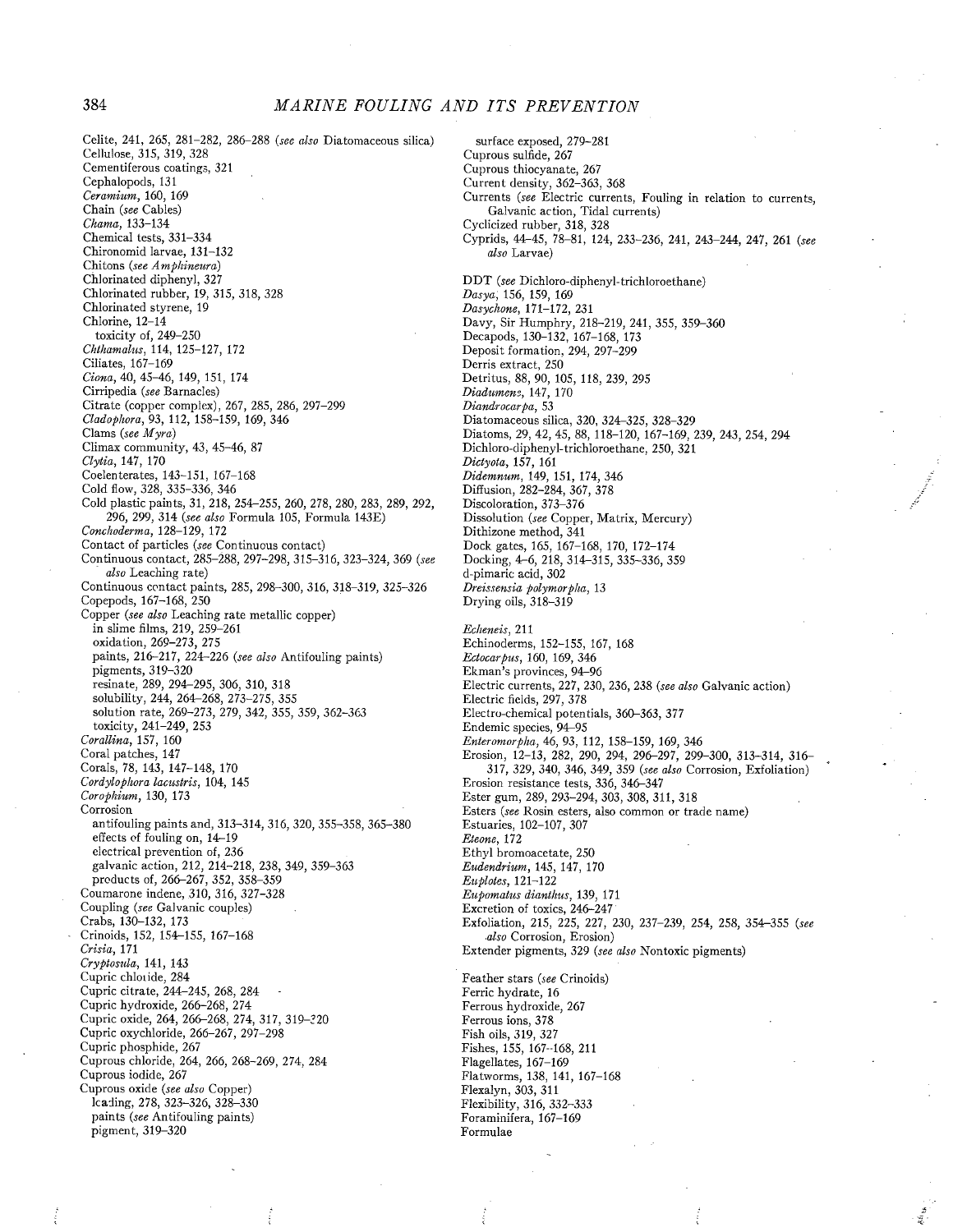AF6, 265, 295 AF12, 370, 377 AF23, 365, 369-373, 380 PT10, 371 1B8, 295 15A, 30 15RC, 5, 30-32, 235, 261, 317 16A, 252, 258 16X, 219, 281, 295, 317, 326-329 16XM, 317, 329 105, 317 143E, 290, 296,366 Fouling bulk of, 77-78, 82-83, 85-87, 89, 113 definition of, 37, 40-41 depth, 8,107-108, 110-115 destructive effects, 14-19 effect on speed, 3, 5, 22-24 expense of, 3-4, 13-14, 22 intensity of, 113-114,231,233,334-335 layers, 77-78, 86-87 rate of, 6-7, 10, 13, 78-80, 85-86, 89, 232, 352-354, 356-357 resistance of metals, 349-364 resistance of paints, 325, 327-329, 334-335 weight of, 7-8, 13, 23, 55, 57, 62, 69, 72, 83, 85-87, 90, 113, 119, 147 Fouling distribution bays, harbors, estuaries, 102-107, 307 geographical, 91-101, 230-231 on fixed installations, 95,113-115,134,139,152, 165-174,232 on floating installations, 113-115, 165-174 on ships, 3-7, 38-39, 84, 91, 93, 96-97, 137, 143, 165, 167-174 seasonal, 42, 48-76 Fouling in relation to (see also Larvae) currents (electric), 236 currents (water), 96-97, 231-232 distance from shore, 107-112 duty of ships, 5-6, 9, 231 gravity, 233-234 light, 234-236 local factors, 102-117 season of year, 42, 48-76 slime film, 44-46, 219, 230, 253, 260-261 surface character, 233, 236, 237-239 temperature, 11, 14, 81, 85-87, 119, 144, 230 toxics, 241-263, 319, 328, 355 Fouling organisms, 118-164, 165-210 (see also common or generic name) colonial aspects, 120, 139-151 community aspects, 37-41, 42-46, 77-87, 89-90 macroscopic, 121-162 microscopic, 118-121 nutrition, 88-90 quantitative differences, 38-40 reproduction, 48-54, 98, 100, 119, 123-124, 133, 139, 141, 143- 144,147-148, 151-152, 156, 159 Fragmentation, 156 Frictional resistance, 3, 13, 21, 24-33, 233, 314 Froude's formula, 24-28, 31 Fucus, 46, 156-157, 160 Fuel consumption, 3, 5, 32-33 Fungi, 167-168 Galvanic action, 11-12, 16, 19, 211, 214, 216, 224-226, 352, 355, 359-363, 365, 367-368, 373, 377 cells, 367, 377 circuit, 368, 373, 378 couples, 11,360-363,365-380 currents, 362-376 series, 361-362 Galvanized iron fouling, 12, 233, 351, 358

galvanic effects, 355, 361-362, 369-371 reaction with paints, 369-371, 373-376, 379 Gastropods, 131, 139, 167-168, 173-174 (see also Snails) Gebers' formula, 25-28 Geographical distribution cf fouling, 91-101, 230-231 German silver, 350 Glass surfaces, 233, 235, 244, 260 Glycerine tall oil, 327 Glycinate buffers, 308, 311 Glycine extractions, 291-292 Glycine tests, 332-333, 337 Goose barnacles (see Barnacles) Graeilaria, 160, 169 Grantia, 152, 170 (see also Sponges) Gulfweed (see Sargassum) H.M.S. Alarm, 213, 216, 220-221, 224, 349, 358-359 Halowax,19 Hempel paint, 218 Hercolyn, 281, 288-289, 293-295, 304, 308, 310-311, 326 Hiraga's formula, 26, 28-30 Holzapfel paint, 218 Horse mussel (see Modiolus) Hot melt paints (see Hot plastic paints) Hot plastic paints, 4-5, 11, 16, 31, 217-219, 225, 242, 260, 267, 296, 314, 316-318, 320 (see also McIness composition, Moravian antifouling paint) Hydra, 104 Hydrazine, 227 Hydrogen ion concentration copper dissolution, 265-275 leaching rate, 279, 342 matrix dissolution, 289-291, 305-307, 332 sea water, 106, 342 slime films, 260 Hydrogen sulfide, 16, 106 Hydrogenated ethyl abietate, 311, 318 Hydrogenated methyl abietate, 318, 326-328 Hydroides, 54,171-172,232 (see also Tube worms) hexagona, 139, 172, 234-235 norvegica, 138-139 Hydroids, 8, 10, 13, 37, 45, 54-55, 91, 93-94, 102-104, 107-108, 110-114, 144-147, 170, 232, 234, 236-237, 243, 345 (see also Tubularia) Hydrophobic surfaces, 236-237 Hydroxyl ion, 303, 380 (see also Hydrogen ion concentration) Hydrozoa (see Hydroids) **Inactivation** of metals, 359-363 of paints, 370-380 Indian red, 217, 322, 329 Inert pigments, 324-326 Initial leaching rate, 277-281 Insects, 131, 167-168 Insoluble matrix paints, 283-288, 315-316, 319, 323-326, 330 Intertidal zone, fouling in, 113-115 Iron compounds in paints, 216, 217, 224-225, 316, 321 corrosion, 16, 211, 214-216, 224, 236, 238, 349, 365 fouling, 12, 241-242, 350-351, 354-355 galvanic effects, 238, 355, 360-363 in copper alloys, 350-352, 357 oxide, 217, 225, 316, 321 reaction with paints, 365-380 ships, 211, 214-216, 224, 349, 365 sulfide, 216, 225 toxicity, 241-242 Isopods, 128, 130-131, 167-168, 173 Italian Moravian (see Moravian antifouling paint)

ł

Jingle shell (see Anomia)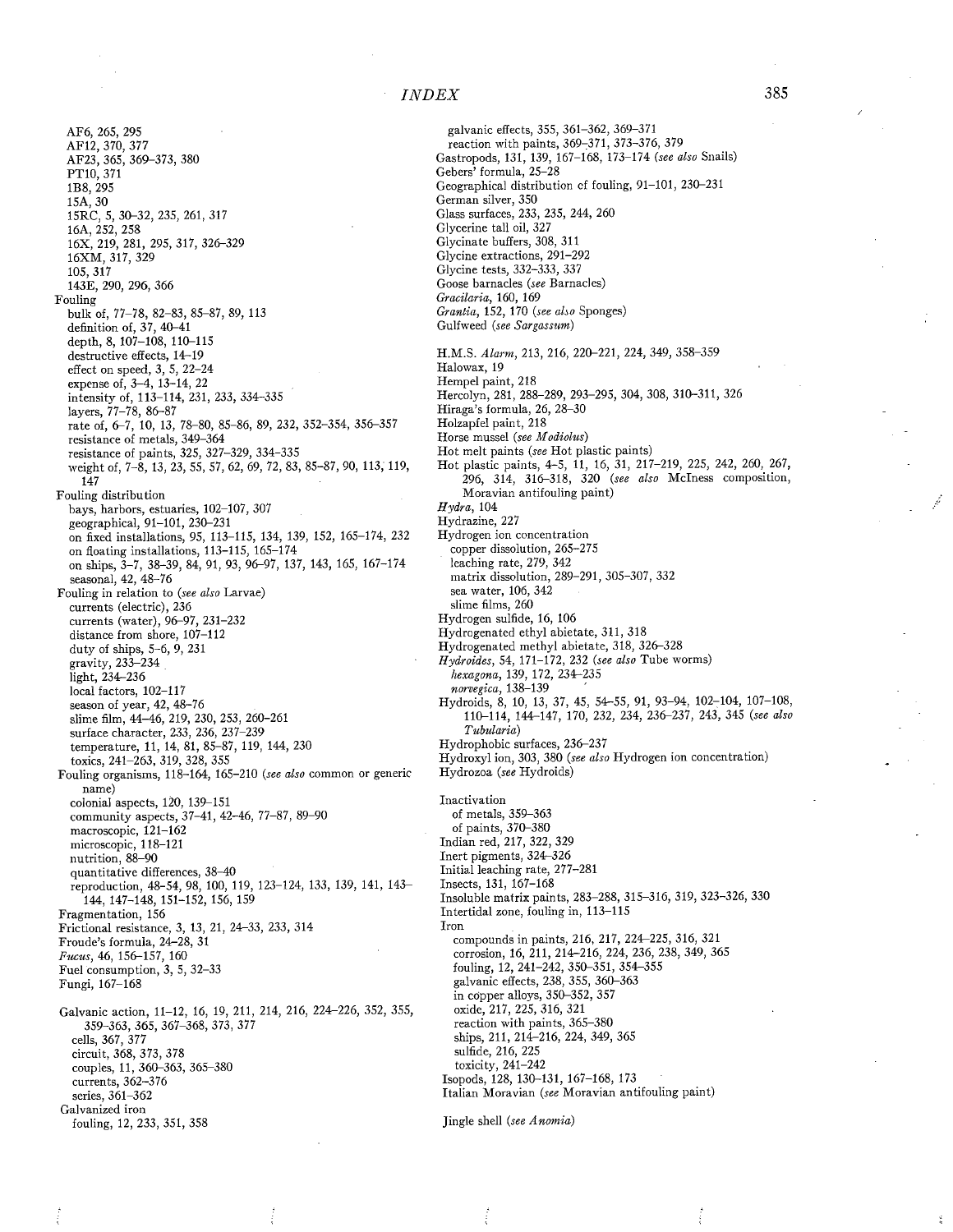386 MARINE FOULING AND ITS PREVENTION Kelp, 40,89,92-93, 102-103, 112, 159-162, 169 Kempf's roughness coefficient, 27-29 Laminaria, 7, 156-157, 160, 169 Laomedea, 53, 170 Larvae (see also Fouling in relation to) barnacle, 78-81, 123-125 bryozoa, 141-143, 253-256, 260-261 coelenterate, 144 effect of toxics on, 241, 243-244, 246-248, 253-254, 256, 260-261 mussel, 84, 133 sea anemones and corals, 147 sponges, 152 tunicates, 148, 151 Leaching rate effect of deposits, 297-298 effect of slime film, 259-261, 294-296 initial, 277-281 mercury, 258-259, 320, 341 of metals, 355-359 relation to feuling,  $255-259$ steady-state, 282-294, 302, 312 test, 332-334, 336-343 toxic loading, 323-326, 328-329 Lead, 242,.350 sheathing, 212-213, 215, 224, 226, 349 Leeches, 104, 138, 141, 167-168, 171 Lepas, 107, 111-113, 123, 125, 128-129, 172 (see also Barnacles) Lepidonotus, 171 Lethal concentrations, 241-252,254, 259, 273 Leucosolenia, 152-153, 170 Levopimaric acid, 302 Lewisol 33, 304, 308, 311 Libinia, 132  $Licmophora, 120, 167, 169$ Light and ilumination, 234-236 Lightships, 90,165, 167-173, 231 Liljegren's formula, 25, 28 Limnoria, 319 Linseed oil, 19, 217, 226, 319, 327 Longevity barnacles, 83 mussels, 87 Luminous paints, 236 Lyngbya, 156 Madreporaria, 167-168, 170 (see also Corals) Magnesium, 355 effect on matrix dissolution, 289, 294, 297, 305-308 silicate, 255, 283, 293, 316, 320-322, 329 Mare Island hot plastic paint, 32, 218 Matrix bacterial attack of, 261, 282, 294-296 dissolution of, 282-283, 289-294, 302-312 effect on leaching rate, 280-281, 282-283, 289-294, 297-300 ingredients, 317-319 insoluble matrix paints, 283-288,315-316, 323-326 mechanical erosion of, 296-297 permeability of, 283-284 soluble matrix paints, 288-294, 299-300, 316-318, 326-330 tests of solubility of, 332-333, 336-337, 343 McIness composition, 217, 226 M egalasma, 113, 172 Membranipora, 54, 104, 141, 171 Mercuric chloride, 225, 247, 268, 317, 320 Mercuric oxide, 217-218, 225-226, 267-268, 275

Mercurous chloride, 225, 268, 275, 317, 320 Mercurous sulfide, 268 Mercury

antifouling paints, 217, 219, 225,316,317,319-320 leaching rate, 258-259, 320, 333-334, 341 organic compounds of, 251

pigments, 319-320 solubility of, 268, 275 test for, 341 toxicity of, 241-243, 246-249, 251 Metallic copper (see also Copper, Leaching rate) alloys, 12, 39, 226, 238, 350-362 corrosion of, 314, 355-363 deposits on, 258, 266, 267, 297 effect on corrosion of steel, 365-380 exfoliation of, 354-355 flake, 242, 248, 320, 322 fouling of, 349-355 paints, 256, 314, 319-320, 324-325, 356-357 sheathing, 211-216, 218, 220-221, 224, 241, 349, 358-361, 365- 380 solution of, 264, 273 toxic properties, 242, 248, 320, 322, 349-364 Metridium, 144, 147-148, 170 Mitella, 128-129 Modiolus, 134-135, 139 Molgula, 149, 151, 174,249-252 Molluscs, 105, 131-139, 167-168, 173-174, 198-201, 231, 237, 345 Monel metal, 233, 238, 351, 362 Mooring cables (see Cables) Mooring chains (see Cables) Moravian antifouling paint, 30-32, 217-218 Muntz metal, 215, 224-225, 238, 349, 362, 380 Mussels (see also Modiolus, Mytilus) breeding conditions, 46, 48, 51-53, 84 community, 40, 46, 77-78, 84-90 description of, 131-133, 134-139 effects of toxics, 242-245, 247-252 factors influencing attachment, 52, 232 growth of, 84-85 occurrence, 7-14, 4041, 48, 51-54, 58-74, 92-94, 96, 100-101, 102-104, 107-114, 125 quantity of, 77-78, 84-90 species recorded from fouling, 167-168, 173-174, 200-201 Mya, 46,105,173 M ytilus (see also Mussels) californianus, 46, 93, 95, 112, 139, 232 edidis, 13, 52, 54, 93,100-101,105, 109, 112-113, 134, 139, 143, 232, 254 liamatus, 139 obscurus, 54 Naptha, 217, 225, 251, 321 Navicula, 120, 169, 254 . Navigation buoys, 7-8, 39-40, 78, 81-87, 89, 92-94, 96, 102-104, 107-114,146, 161 Nematodes, 141 Nemerteans, 94, 138, 141, 167-168 Neolyn20, 308, 310-311 Neolyn40, 304, 308, 311 Nereis, 138, 141, 171 Nevile G, 311 Nevile R-29, 311 Nickel alloys, 15, 215, 224, 233, 238, 350-351, 354, 357, 362 Nickel-copper alloys, 15 Nickel-silver alloys, 354, 362 Nitrocellulose lacquers, 319 Nitzschia, 169 Nonmetallic sheathings, 215 Nontoxic pigments, 249, 287-288, 317, 319, 321-322, 324-326, 329-330 Nontoxic surfaces, 226-227 Nudibranchs, 94, 136, 167-168, 173-174 Oarweed (see Laminaria)

Obelia, 54, 144-145, 147, 170, 346 Oleoresin, 302-303 Oligochaetes, 138, 141, 167-168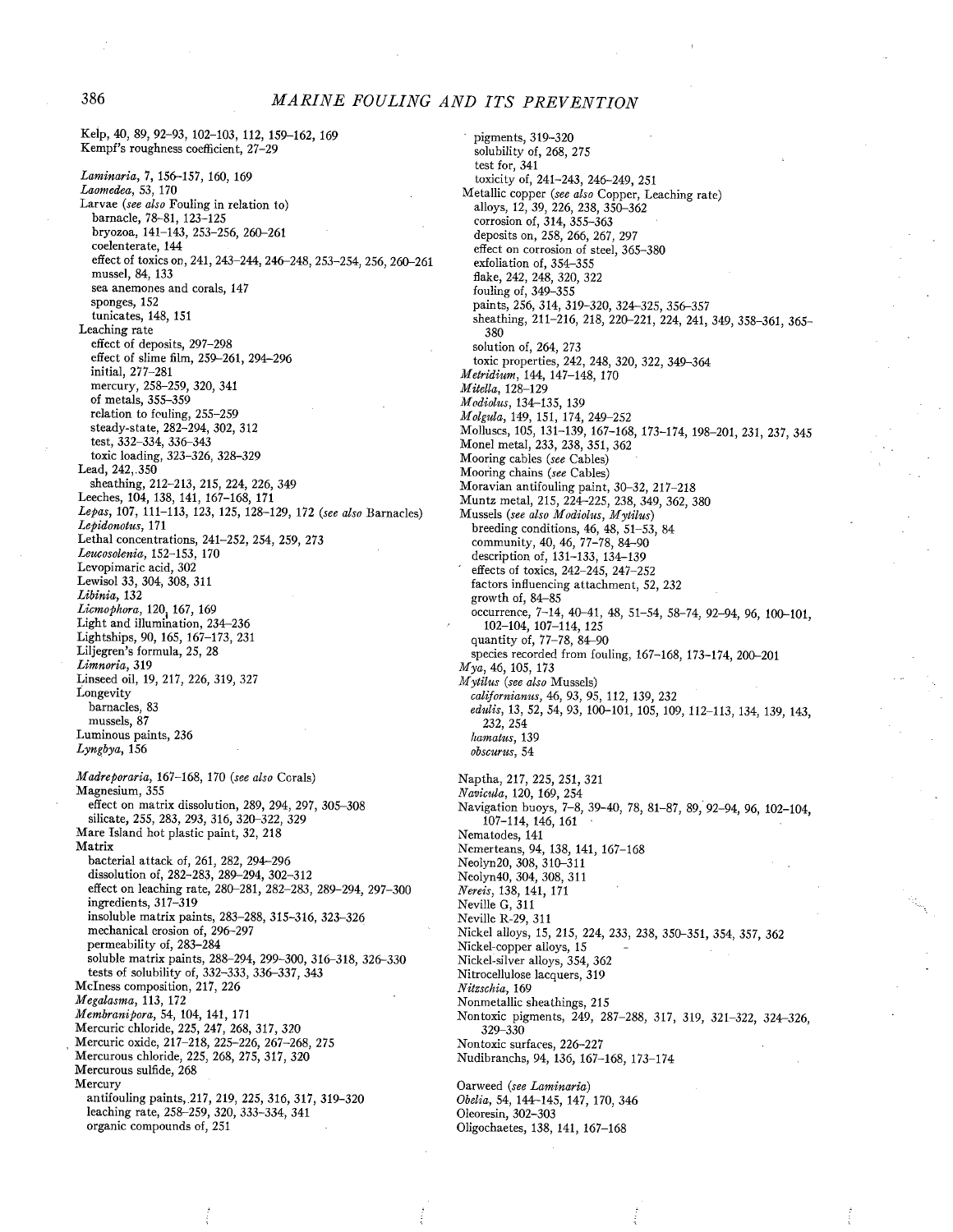Rahtjen's paint, 217-218, 225-226

Opercular plates, 121, 126 Ophiuroidea, 167-168 Organic toxics, 250-252, 321, 378 Ortmann's zones, 96-98 Oscillatoria, 156-157, 169 Ostracods, 167-168 Ostrea, 104, 134-135, 173-174,233 (see also Oysters) Oxidation, 106, 269-273, 275, 303-304, 308-310,378 Oxygen, 106-107 Oysters, 8, 17, 38, 44, 51, 94, 104-105, 107, 134, 136, 143, 232 (see also Ostrea, Rock oysters) Paints (see Anticorrosive coatings, Antifouling paints, Protective coatings) Paludicella, 104 Panel tests, 334-335, 343-346 Paraffn, 233, 236, 281, 295, 316 Paris Green, 219, 225, 242, 320-321 Patents, 224-229 Pecten, 13, 134-135, 173-174, 232 Pedicellina, 54 Pelagic plants, 89 Pelecypods, 131-139, 167-168, 173-174, 234-235 (see also Mussels, Oysters) Pentachlorophenol, 237, 251 Pentalyn, 289, 303, 308, 310-311 Permeability of paint, 283-284, 288 Petrolatum, 236-237 pH (see Hydrogen ion concentration, Hydroxyl ion) Phallusia, 174, 232, 234 Phenyl-mercury compounds, 250 Phototropism, 234-236 Physical tests, 332 Pigment volume, 248, 328-330, 371, 374, 376-377 Pigments nontoxic, 249, 287-288, 317, 319, 321-322, 324-326, 329-330 toxic, 314, 315-316, 317, 319~320, 325-326, 328-329 Pipe systems (see Salt water pipe systems) Pitch, 211-213, 216, 226, 319 Pitting, 15, 17,365,368,378 (see also Corrosion) Plasticizers, 312, 316-318, 323, 326-328, 330 Plumatella, 104 Plumularia, 54, 147, 170 Plymouth, England, 102, 104, 115 Pollution, 87, 105-107, 119 Poly-Pale resin, 289, 304, 310, 311 Polycarpa, 53 Polychaetes, 167-168, 171-172, 234 Polyps, 144-147 Polysiphonia, 158-159, 169 Polyvinyl butyral, 285, 319 Polyvinyl resins, 315, 319, 323 Polyzoa (see Bryozoa) Pomatoceros, 138-139, 171, 346 Porifera, 170 Potentials (see Electro-chemical potentials) Precipitated chalk, 329 Preliminary elimination tests, 331-333 Primers and priming, 318, 320, 365-368, 377-378 Propellers, 22, 32-33, 137, 139, 231, 350, 359-360, 363 Propulsive force, 22, 32 Protective coatings, 5-6, 17-19, 24-25, 30-32, 313-322 (see also Anticorrosive coatings, Antifouling paints) Protozoa, 42, 118, 121-122, 167-169 Provinces (see Biotic provinces) Pseudosaturation effect, 272-273 Pteria (see Rock oysters) Pteropods, 167-168 Putnam, U. S. destroyer, 23-24, 29 . Pycnogonids, 130-132, 167-168 Quartering test, 336

Rating systems, 335, 345-346 Red iron oxide, 321 Red lead, 366 Red oxide, 366 Remora, 155, 211 Reniera, 153, 170, 232, 234-235 (see also Sponges) Residual resistance, 21, 25-26 Resins, 212, 216-217, 224, 226, 283-284, 289, 291, 306, 308, 310- 312,315-317,326-327,330,346 (see also Rosin) acid, 289, 291-292, 294, 302, 306-307, 310 (see also Abietic acid) alkyd, 19, 284, 315, 318 natural, 302, 317-318 neutral, 293-294, 308, 326 phenolic, 19, 284 rubber, 318 synthetic, 227, 315, 318-319, 323 vinyl, 316-317, 319, 324-325 Vinylite, 265, 298, 324 Reynolds number, 25, 27 Rock oysters, 8, 92-93 Ropes, 167-168, 170-171 Rosin (see also Resins) and solubility of cuprous oxide, 265-266 as paint ingredient, 315-319, 323-324, 326-327 bacterial attack on, 19, 261, 282,294-296 dissolution of, 302-312 esters, 303, 308, 318, 327 in antifouling paints, 217-218, 225, 255-256, 280-282, 284, 286, 288-289, 293, 295 Rotating discs, 328, 340, 346 Rotifers, 104, 121-122, 167-168 Roughness coeffcient (see Kempf's roughness coeffcient) Rubber, 18, 224, 226 (see also Chlorinated rubber, Cyclicized rubber) Rust, 370, 377-378, 380 Sabellarid worms, 138-139, 232, 234-235 Sabellid worms, 138-139 Salmacina, 137, 139, 172 Salt water pipe systems, 11-14, 87, 90, 125, 143, 165, 167-171, 173-174,249,350 Sargassum, 157, 160 Saxicava, 134-135 Scaleworms, 138-139, 171 Scallops, 13, 134-135, 173-174, 232 Scalpellum, 113, 128-129, 172 Schizonema, 167, 169 Schizoporella, 54, 141, 235 Scrupocellaria, 171 Sea anemones, 94,143-144,147,170,249-252 Sea bream, 155 Sea cradles (see Amphineura) Sea cucumbers, 154-155 Sea lilies (see Crinoids) Sea spiders, 130-132 Sea stars (see Starfish) Sea urchins, 154-155 Sea water conduits (see Salt water pipe systems) Seasonal breeding behavior, 48-53, 57, 79 (see also Fouling in relation to) Seasonal conditions, 46, 48-74, 98-100, 230-231 Sedentary polychaetes, 167-168, 171-172 Selective survey tests, 331, 333-335 Sensitivity factor, 346 Serpent stars (see Brittle stars) Serpulid worms, 91, 137-139, 231, 358 Sewage, 105-106 Shaft horsepower, 22-24, 31-32 Shark suckers, 155 Sheathing (see Lead, Metallc copper, Wooden sheathing, Zinc) Shellac, 226, 302, 318